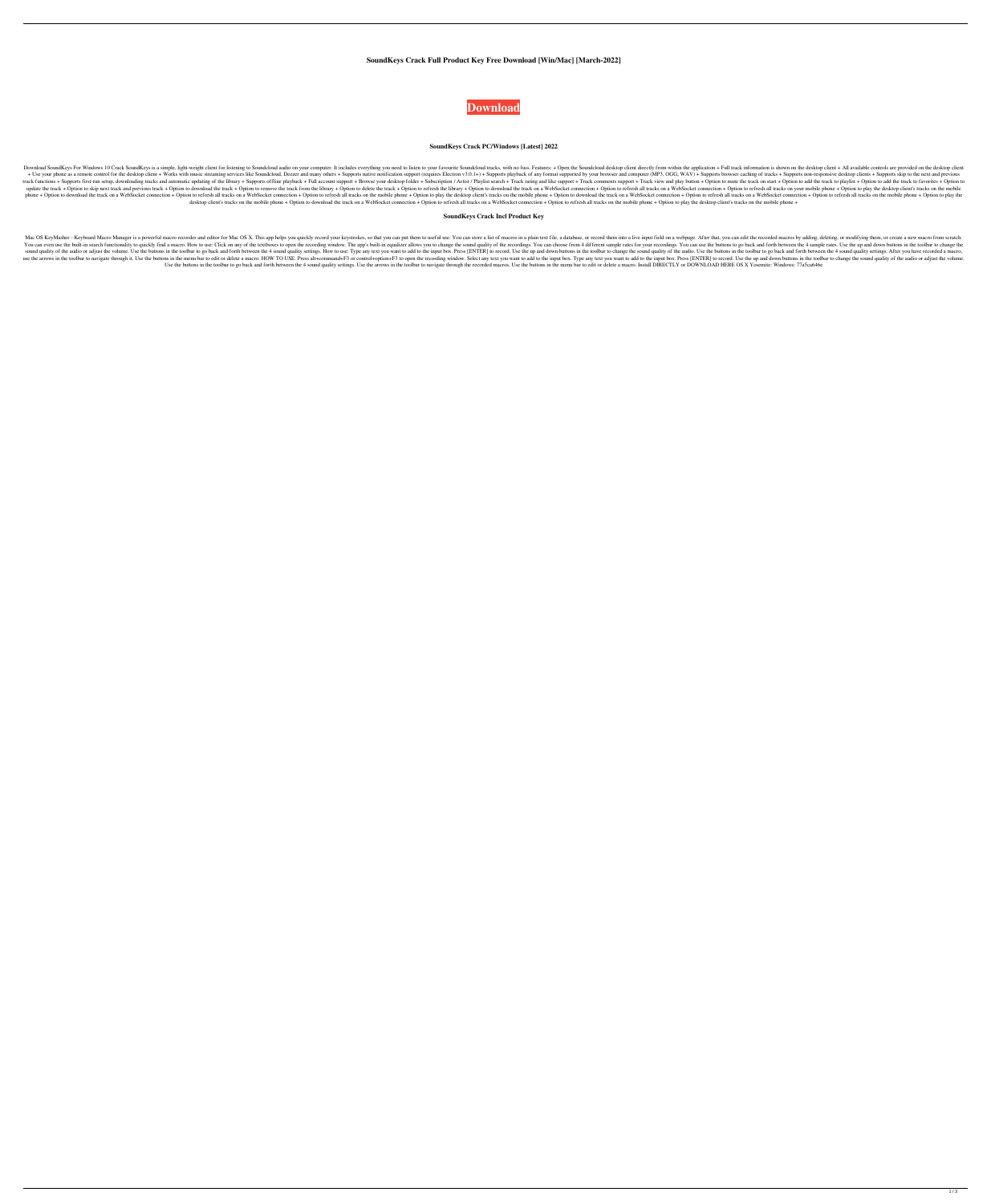### **SoundKeys Product Key**

Looking for a super minimal Soundcloud Desktop Client? SoundKeys is the Electron client for you. SoundKeys is a desktop application written in Electron, the framework that powers the Slack and GitHub Desktop. SoundCloud, a Download tracks and listen offline - Search for new tracks - Customise the UI - Add tracks directly to the favorites - Add new songs by sharing the link - Share tracks on various social media sites - Download all music you Added support for auto-play - Minor UI/UX fixes and tweaks Performing a local backup of your Google Contacts and Calendar is one of the most basic ways of protecting your information against a hard drive crash or accidenta complete. In this tutorial we will walk you through the steps of how to backup your Google Contacts and Calendar to your computer on your Windows 10, 8.1, or 7 PC or Mac. We have also compiled all the information in one tu Store. If you don't see Google Contacts in the list of apps, tap the search box on the top-right corner and type Google Contacts to search for the app. Once you've found the app, tap on it to open it. If you're using a new in the top-left corner of the app. On the top-right corner of the

#### **What's New in the?**

A SoundCloud desktop client built by fans With SoundKeys, you can listen to your favourite tracks from your desktop - safely on your hard drive. As a desktop app, SoundKeys keeps your information safe and sound - you can a iPhone/iPad app available on the App Store. How to use it: After installing, open the SoundKeys application to start listening. Keyboard shortcuts: [Play/Pause] - Press the [Play] key on your keyboard to glo to the previou I PageDown] on your keyboard to go to the next track or press [PageDown] to decrease the Volume] - Press the [Up] key on your keyboard to increase the volume or press [Refresh] anyour keyboard to refresh the page or press Start playing: Press [Play] on your keyboard to play a track or press [Pause] to pause. Add to favourite list: You can add tracks to your favourite list from the list of new tracks by pressing the [Add to favourite list] b Twitter] or [Share on Facebook] button on your keyboard. Miniplayer: If you want to listen to a specific track, you can click on the [Miniplayer] button on your keyboard. The SoundKeys Miniplayer will open and present you return to your favourite list, press the [Back] button on your keyboard or press the [Back] button on your keyboard. To clear the browser's cache, press the [Clear cache] button on your keyboard or press the [Clear cache]